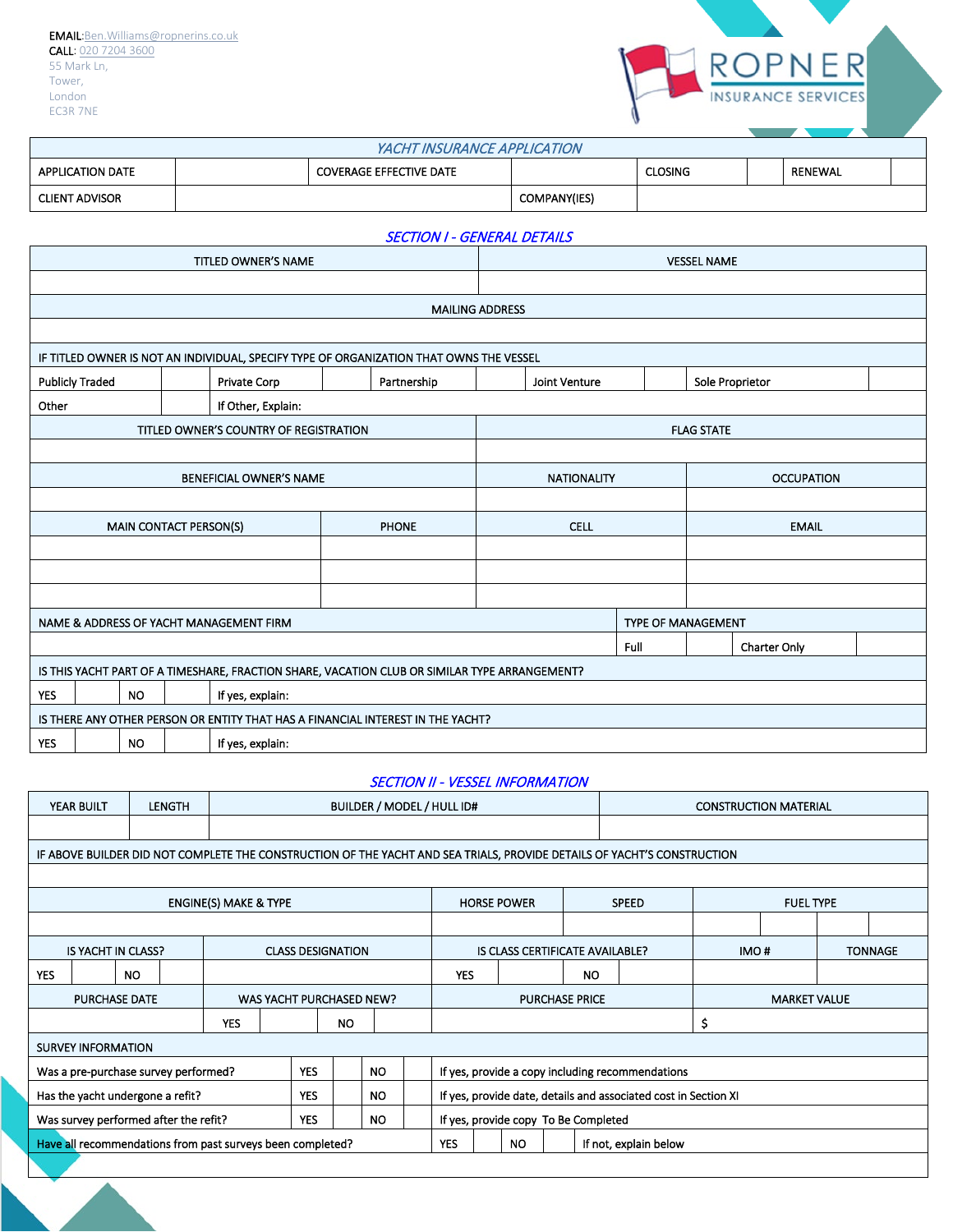### SECTION III – COVERAGE AND LIMITS

|                                                                                      |                                        |           |                                   |  |           | <b>COVERAGE LIMITS</b> |                             |                                          |  | <b>DEDUCTIBLES</b> |  |            |           |  |                       |  |  |
|--------------------------------------------------------------------------------------|----------------------------------------|-----------|-----------------------------------|--|-----------|------------------------|-----------------------------|------------------------------------------|--|--------------------|--|------------|-----------|--|-----------------------|--|--|
|                                                                                      | Hull Value Including Machinery/Engines |           |                                   |  |           |                        |                             |                                          |  |                    |  |            |           |  |                       |  |  |
| <b>Special Deductibles</b>                                                           |                                        |           | <b>YES</b>                        |  | <b>NO</b> |                        | Engine(s)<br>Wind<br>Other: |                                          |  |                    |  |            |           |  |                       |  |  |
| Protection & Indemnity                                                               |                                        |           | <b>Total Number of Crew:</b><br>Ś |  |           |                        |                             |                                          |  |                    |  |            |           |  |                       |  |  |
|                                                                                      | <b>Personal Effects</b>                |           |                                   |  |           |                        |                             |                                          |  |                    |  |            |           |  |                       |  |  |
|                                                                                      | <b>Medical Payments</b>                |           |                                   |  |           |                        |                             |                                          |  |                    |  |            |           |  |                       |  |  |
| <b>Emergency Expenses</b>                                                            |                                        |           |                                   |  |           |                        |                             |                                          |  |                    |  |            |           |  |                       |  |  |
| <b>Uninsured Boaters</b>                                                             |                                        |           |                                   |  |           |                        |                             |                                          |  |                    |  |            |           |  |                       |  |  |
| Breach of Warranty (Subject to an Additional Premium)                                |                                        |           |                                   |  |           |                        |                             |                                          |  |                    |  |            |           |  |                       |  |  |
| <b>Scheduled Fine Arts</b><br>Per Item $/$ \$<br><b>Blanket Fine Arts</b><br>Maximum |                                        |           |                                   |  |           |                        |                             |                                          |  |                    |  |            |           |  |                       |  |  |
| War Risk                                                                             | <b>YES</b>                             | <b>NO</b> |                                   |  |           |                        |                             | Terrorism Risk Insurance Act 2002 (TRIA) |  |                    |  | <b>YES</b> | <b>NO</b> |  | <b>NOT APPLICABLE</b> |  |  |
| SECTION IV - TENDER / PERSONAL WATERCRAET / OTHER                                    |                                        |           |                                   |  |           |                        |                             |                                          |  |                    |  |            |           |  |                       |  |  |

#### SECTION IV – TENDER / PERSONAL WATERCRAFT / OTHER

| TENDER(S) /MOTOR(S) ABOARD & USED IN CONJUNCTION WITH THE YACHT (*)                                                    |                                                                                                                                                                                                                                                                                                                                |           |  |                                        | <b>WIND DED</b> | <b>TOWING DED</b> |            | <b>DEDUCTIBLE</b> |           | VALUE (*)    |
|------------------------------------------------------------------------------------------------------------------------|--------------------------------------------------------------------------------------------------------------------------------------------------------------------------------------------------------------------------------------------------------------------------------------------------------------------------------|-----------|--|----------------------------------------|-----------------|-------------------|------------|-------------------|-----------|--------------|
|                                                                                                                        |                                                                                                                                                                                                                                                                                                                                |           |  |                                        | \$              | \$                | \$         |                   | \$        |              |
|                                                                                                                        |                                                                                                                                                                                                                                                                                                                                |           |  |                                        | \$              | \$                | Ś          |                   | \$        |              |
|                                                                                                                        |                                                                                                                                                                                                                                                                                                                                |           |  |                                        | \$              | \$                | Ś          |                   | \$        |              |
|                                                                                                                        |                                                                                                                                                                                                                                                                                                                                |           |  |                                        | \$              | \$                | Ś          |                   | \$        |              |
| PERSONAL WATERCRAFT(S) ABOARD & USED IN CONJUNCTION WITH THE YACHT (*)                                                 |                                                                                                                                                                                                                                                                                                                                |           |  |                                        |                 |                   |            | <b>DEDUCTIBLE</b> |           | VALUE (*)    |
|                                                                                                                        |                                                                                                                                                                                                                                                                                                                                |           |  |                                        |                 |                   | \$         |                   | \$        |              |
|                                                                                                                        |                                                                                                                                                                                                                                                                                                                                |           |  |                                        |                 |                   | \$         |                   | \$        |              |
|                                                                                                                        |                                                                                                                                                                                                                                                                                                                                |           |  |                                        |                 |                   | Ś          |                   | \$        |              |
| TOYS / SCUBA / SNORKELING EQUIPMENT ABOARD THE YACHT (*)                                                               |                                                                                                                                                                                                                                                                                                                                |           |  |                                        |                 |                   |            | <b>DEDUCTIBLE</b> |           | VALUE (*)    |
|                                                                                                                        |                                                                                                                                                                                                                                                                                                                                |           |  |                                        |                 |                   | Ś          |                   | \$        |              |
|                                                                                                                        |                                                                                                                                                                                                                                                                                                                                |           |  |                                        |                 |                   | Ś          |                   | \$        |              |
|                                                                                                                        |                                                                                                                                                                                                                                                                                                                                |           |  |                                        |                 |                   | Ś.         |                   | \$        |              |
| (*) The value of above items will be included in the hull value unless requested to be insured for an additional limit |                                                                                                                                                                                                                                                                                                                                |           |  |                                        |                 |                   |            |                   |           |              |
| ADDITIONAL VESSELS AND/OR TRAILERS                                                                                     |                                                                                                                                                                                                                                                                                                                                |           |  |                                        | <b>WIND DED</b> | <b>TOWING DED</b> |            | <b>DEDUCTIBLE</b> |           | <b>VALUE</b> |
|                                                                                                                        |                                                                                                                                                                                                                                                                                                                                |           |  |                                        | \$              | \$                | \$         |                   | \$        |              |
|                                                                                                                        |                                                                                                                                                                                                                                                                                                                                |           |  |                                        | \$              | \$                | \$         |                   | \$        |              |
|                                                                                                                        |                                                                                                                                                                                                                                                                                                                                |           |  |                                        | \$              | \$                | \$         |                   | \$        |              |
| Are any vessels towed?                                                                                                 | <b>YES</b>                                                                                                                                                                                                                                                                                                                     | <b>NO</b> |  | If yes, describe vessel(s) being towed |                 |                   |            |                   |           |              |
|                                                                                                                        |                                                                                                                                                                                                                                                                                                                                |           |  |                                        |                 |                   |            |                   |           |              |
|                                                                                                                        |                                                                                                                                                                                                                                                                                                                                |           |  |                                        |                 |                   |            |                   |           |              |
| <b>OTHER</b>                                                                                                           |                                                                                                                                                                                                                                                                                                                                |           |  |                                        |                 |                   |            |                   |           |              |
| Are there any vehicles or aircrafts owned and/or used in conjunction with the yacht?                                   |                                                                                                                                                                                                                                                                                                                                |           |  |                                        |                 |                   | <b>YES</b> |                   | <b>NO</b> |              |
| Are vehicles sometimes rented at orts in the U.S. and/or abroad?                                                       |                                                                                                                                                                                                                                                                                                                                |           |  |                                        |                 |                   | <b>YES</b> |                   | <b>NO</b> |              |
|                                                                                                                        | NOTE: A yacht policy does not cover the liability exposures arising from the ownership, rental, or use of any motor vehicle and/or aircraft. If the answer to either or both<br>questions above is yes, separate coverage may be necessary unless the exposures are already covered by existing personal or business policies. |           |  |                                        |                 |                   |            |                   |           |              |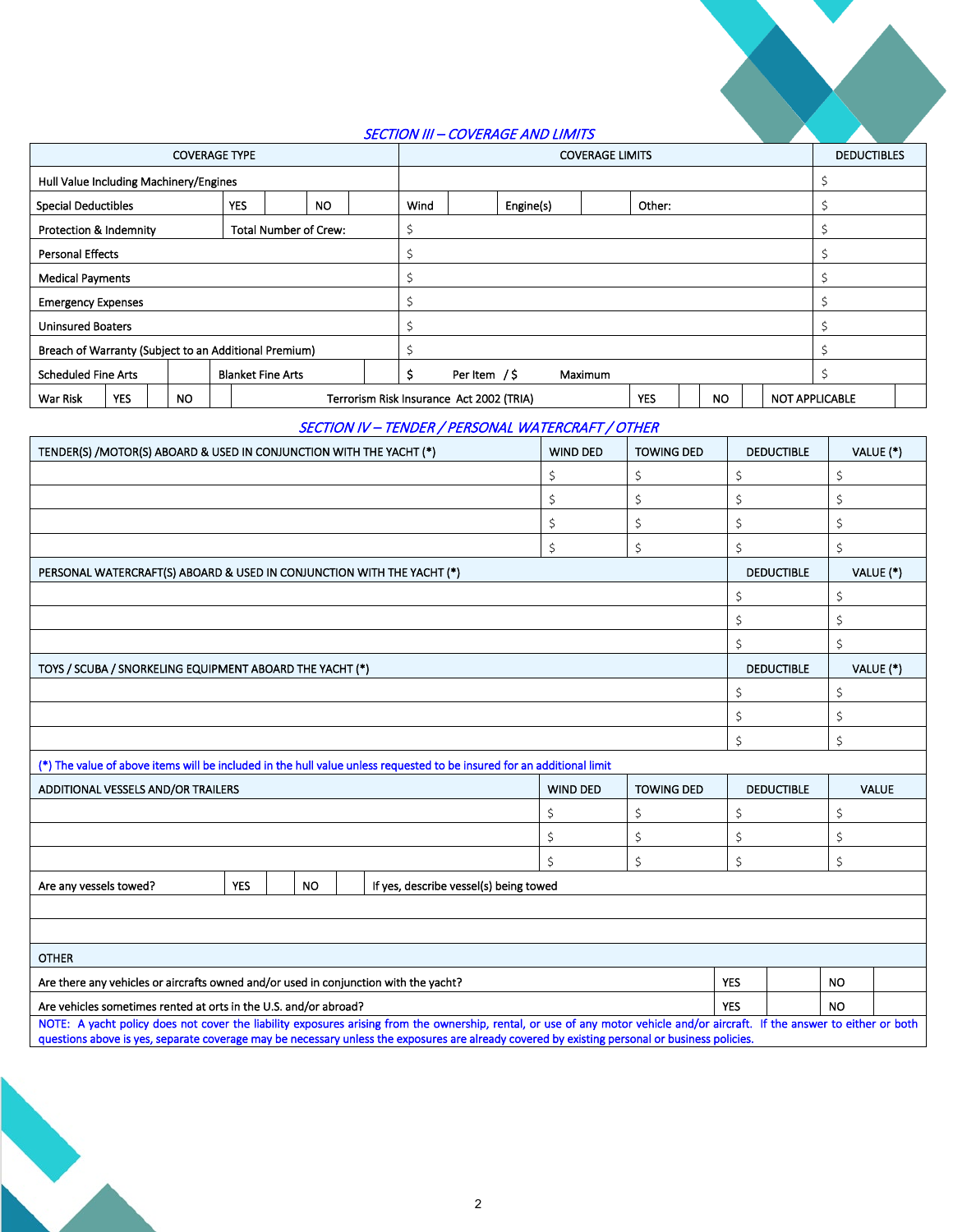## SECTION V – MOORING / USE / NAVIGATION

|                                                                                                    | --- <i>-----</i><br>$\frac{1}{2}$                                                                                                        |  |           |              |  |                                     |      |              |                        |  |                   |              |            |           |  |
|----------------------------------------------------------------------------------------------------|------------------------------------------------------------------------------------------------------------------------------------------|--|-----------|--------------|--|-------------------------------------|------|--------------|------------------------|--|-------------------|--------------|------------|-----------|--|
| <b>MOORING LOCATION(S)</b>                                                                         |                                                                                                                                          |  |           |              |  |                                     |      |              |                        |  |                   |              |            |           |  |
| Home port spring/summer:                                                                           |                                                                                                                                          |  |           |              |  |                                     |      |              | Home port fall/winter: |  |                   |              |            |           |  |
| <b>VESSEL USE</b>                                                                                  |                                                                                                                                          |  |           |              |  |                                     |      |              |                        |  |                   |              |            |           |  |
| Is yacht used commercially or for business purposes?                                               |                                                                                                                                          |  |           |              |  |                                     | YES* |              | <b>NO</b>              |  | Pleasure use only |              | <b>YES</b> | <b>NO</b> |  |
| <b>Private Charter</b>                                                                             | <b>YES</b>                                                                                                                               |  | <b>NO</b> |              |  | If yes, how many charters per year: |      |              |                        |  |                   |              |            |           |  |
|                                                                                                    | (*) A yacht policy excludes commercial/ business use, but entertaining clients on the yacht is not considered commercial or business use |  |           |              |  |                                     |      |              |                        |  |                   |              |            |           |  |
| <b>NAVIGATIONAL LIMITS</b>                                                                         |                                                                                                                                          |  |           |              |  |                                     |      |              |                        |  |                   |              |            |           |  |
|                                                                                                    |                                                                                                                                          |  |           |              |  |                                     |      |              |                        |  |                   |              |            |           |  |
|                                                                                                    |                                                                                                                                          |  |           |              |  |                                     |      |              |                        |  |                   |              |            |           |  |
|                                                                                                    | PROJECTED ITINERARY FOR NEXT 12 MONTHS                                                                                                   |  |           |              |  |                                     |      |              |                        |  |                   |              |            |           |  |
|                                                                                                    |                                                                                                                                          |  |           |              |  |                                     |      |              |                        |  |                   |              |            |           |  |
|                                                                                                    |                                                                                                                                          |  |           |              |  |                                     |      |              |                        |  |                   |              |            |           |  |
|                                                                                                    |                                                                                                                                          |  |           |              |  |                                     |      |              |                        |  |                   |              |            |           |  |
| Foreign Insurance Certificates Required                                                            |                                                                                                                                          |  |           | <b>ITALY</b> |  | <b>GREECE</b>                       |      | <b>SPAIN</b> |                        |  | <b>FRANCE</b>     | <b>OTHER</b> |            |           |  |
| YARD WORK/REFIT                                                                                    |                                                                                                                                          |  |           |              |  |                                     |      |              |                        |  |                   |              |            |           |  |
| Number of yard periods planned for next 12 months<br><b>Start Date:</b><br><b>Completion Date:</b> |                                                                                                                                          |  |           |              |  |                                     |      |              |                        |  |                   |              |            |           |  |
| Name or location of shipyard(s)                                                                    |                                                                                                                                          |  |           |              |  |                                     |      |              |                        |  |                   |              |            |           |  |
|                                                                                                    |                                                                                                                                          |  |           |              |  |                                     |      |              |                        |  |                   |              |            |           |  |
| <b>SECTION VI - CREW INFORMATION</b>                                                               |                                                                                                                                          |  |           |              |  |                                     |      |              |                        |  |                   |              |            |           |  |

| <b>FULL TIME CREW:</b>                                                                                                                                                                              | <b>PART TIME CREW:</b> |                       |                                             |           |  | TOTAL NUMBER OF CREW:                    |            |  |               |                  |                  |           |  |
|-----------------------------------------------------------------------------------------------------------------------------------------------------------------------------------------------------|------------------------|-----------------------|---------------------------------------------|-----------|--|------------------------------------------|------------|--|---------------|------------------|------------------|-----------|--|
| Are crew contracts utilized?                                                                                                                                                                        | <b>YES</b>             |                       |                                             | <b>NO</b> |  | If yes, provide copy of contract         |            |  |               |                  |                  |           |  |
| Is the yacht owner operated?                                                                                                                                                                        | <b>YES</b>             |                       |                                             | <b>NO</b> |  | If yes, provide experience/licenses      |            |  |               |                  |                  |           |  |
| Is the yacht ever operated without a captain?                                                                                                                                                       | <b>YES</b>             |                       |                                             | <b>NO</b> |  | If yes, provide experience/licenses      |            |  |               |                  |                  |           |  |
| CAPTAIN (*)                                                                                                                                                                                         |                        |                       | <b>RESUME ON FILE</b><br><b>NATIONALITY</b> |           |  |                                          |            |  | LOSSES (**)   | <b>FULL TIME</b> |                  |           |  |
|                                                                                                                                                                                                     | <b>YES</b>             |                       | <b>NO</b>                                   |           |  |                                          | <b>YES</b> |  | <b>NO</b>     | <b>YES</b>       |                  | <b>NO</b> |  |
| 1 <sup>ST</sup> OFFICER/MATE (*)                                                                                                                                                                    |                        | <b>RESUME ON FILE</b> |                                             |           |  | <b>NATIONALITY</b>                       |            |  | <b>LOSSES</b> |                  | <b>FULL TIME</b> |           |  |
|                                                                                                                                                                                                     | <b>YES</b>             |                       | <b>NO</b>                                   |           |  |                                          | <b>YES</b> |  | <b>NO</b>     | <b>YES</b>       |                  | <b>NO</b> |  |
| <b>ENGINEER (*)</b>                                                                                                                                                                                 |                        | <b>RESUME ON FILE</b> |                                             |           |  | <b>NATIONALITY</b>                       |            |  | LOSSES (**)   |                  | <b>FULL TIME</b> |           |  |
|                                                                                                                                                                                                     | <b>YES</b>             |                       | <b>NO</b>                                   |           |  |                                          | <b>YES</b> |  | <b>NO</b>     | <b>YES</b>       |                  | <b>NO</b> |  |
| RELIEF CAPTAIN / 1 <sup>ST</sup> OFFICER / ENGINEER (*)                                                                                                                                             |                        | <b>RESUME ON FILE</b> |                                             |           |  | <b>NATIONALITY</b>                       |            |  | LOSSES (**)   |                  | <b>FULL TIME</b> |           |  |
|                                                                                                                                                                                                     | <b>YES</b>             |                       | <b>NO</b>                                   |           |  |                                          | <b>YES</b> |  | NO.           | <b>YES</b>       |                  | <b>NO</b> |  |
|                                                                                                                                                                                                     | <b>YES</b>             |                       | <b>NO</b>                                   |           |  |                                          | <b>YES</b> |  | NO.           | <b>YES</b>       |                  | NO.       |  |
| NATIONALITIES OF OTHER CREW MEMBERS                                                                                                                                                                 |                        |                       |                                             |           |  |                                          |            |  |               |                  |                  |           |  |
|                                                                                                                                                                                                     |                        |                       |                                             |           |  |                                          |            |  |               |                  |                  |           |  |
| (*) A full time Captain and/or First Officer/Mate means the person hired for these positions has no other employment except the insured yacht.                                                      |                        |                       |                                             |           |  |                                          |            |  |               |                  |                  |           |  |
| Changes in crew must be notified in advance to Underwriters along with CV/experience, license and loss history for approval.<br>(**) If yes, provide details of crew members' losses in Section VII |                        |                       |                                             |           |  |                                          |            |  |               |                  |                  |           |  |
| TYPE OF CREW MEDICAL AND/OR ACCIDENT INSURANCE                                                                                                                                                      |                        |                       |                                             |           |  | INSURANCE COMPANY PROVIDING THE COVERAGE |            |  |               |                  |                  |           |  |
| Medical/Health<br><b>Accident Only</b><br>None                                                                                                                                                      |                        |                       |                                             |           |  |                                          |            |  |               |                  |                  |           |  |
| <b>ENTITY RESPONSIBLE FOR PAYING CREW</b><br>SHOULD ENTITY BE LISTED AS ADDITIONAL INSURED?                                                                                                         |                        |                       |                                             |           |  |                                          |            |  |               |                  |                  |           |  |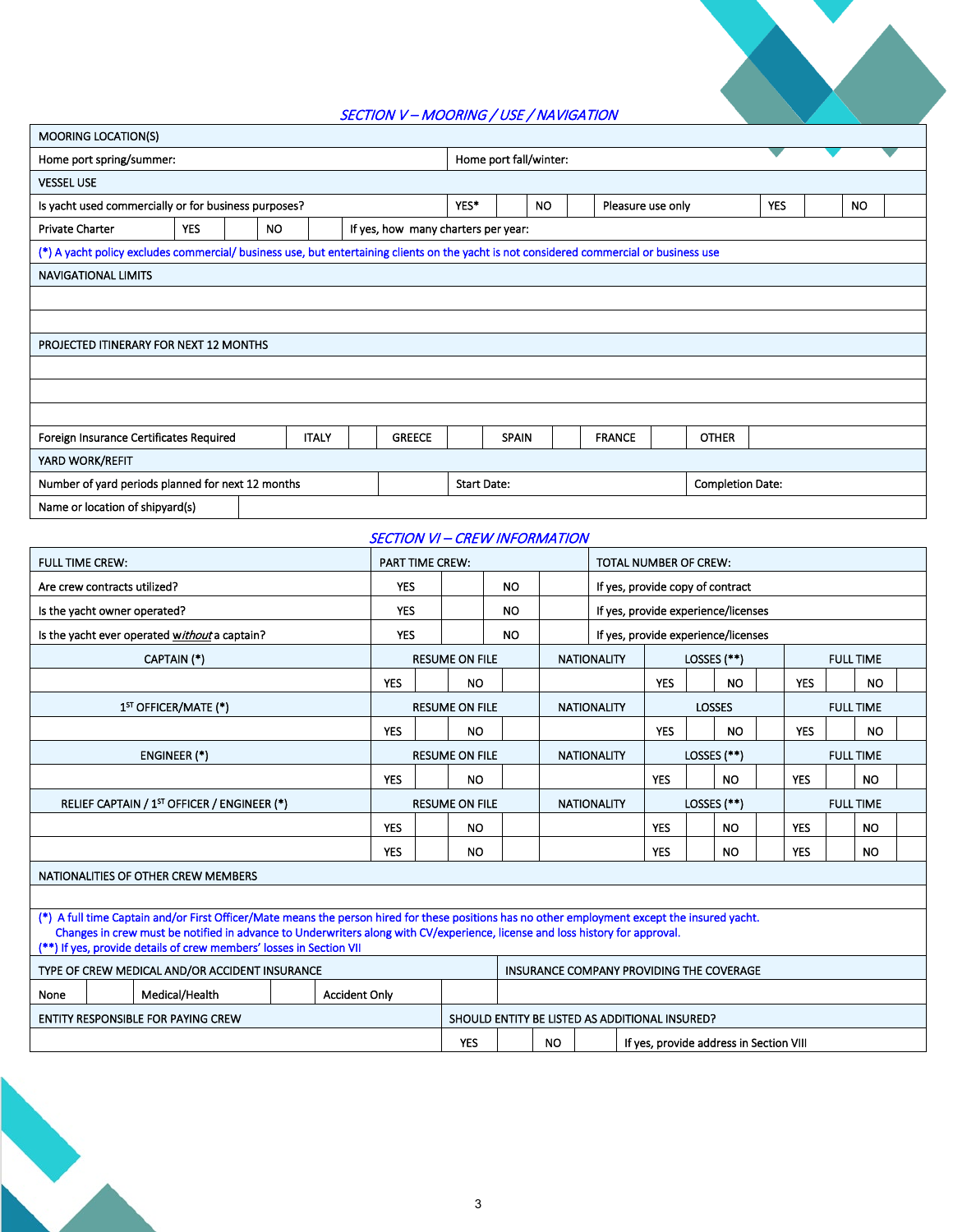

SECTION VII – HISTORY

|                                                          |            |     | ________              |  |  |
|----------------------------------------------------------|------------|-----|-----------------------|--|--|
| PREVIOUSLY OWNED VESSELS                                 |            |     |                       |  |  |
|                                                          | <b>YES</b> | NO. | If yes, state reason: |  |  |
| YACHT'S LOSS HISTORY                                     |            |     |                       |  |  |
|                                                          |            |     |                       |  |  |
|                                                          |            |     |                       |  |  |
| <b>INSURED'S LOSS HISTORY</b>                            |            |     |                       |  |  |
|                                                          |            |     |                       |  |  |
|                                                          |            |     |                       |  |  |
| LOSS HISTORY OF THE CAPTAIN, 1ST OFFICER AND/OR ENGINEER |            |     |                       |  |  |
|                                                          |            |     |                       |  |  |
|                                                          |            |     |                       |  |  |

### SECTION VIII – ADDITIONAL INTERESTS

| TYPE AND NAME & ADDRESS OF ENTITY |
|-----------------------------------|
| Loss Pavee:                       |
| ADDITIONAL INSURED:               |
| <b>BREACH OF WARRANTY:</b>        |

# SECTION IX – CERTIFICATE OF FINANCIAL RESPONSIBILITY (COFR)

| COFR: U.S. COAST GUARD (*) |                                                                                                                                                                                                                                                                                                                                                                       |  |  |  |  |                        |  |  |  |  |  |
|----------------------------|-----------------------------------------------------------------------------------------------------------------------------------------------------------------------------------------------------------------------------------------------------------------------------------------------------------------------------------------------------------------------|--|--|--|--|------------------------|--|--|--|--|--|
| <b>CORF Number</b>         |                                                                                                                                                                                                                                                                                                                                                                       |  |  |  |  | <b>Expiration Date</b> |  |  |  |  |  |
| ALASKA                     | <b>OTHER</b><br><b>CALIFORNIA</b>                                                                                                                                                                                                                                                                                                                                     |  |  |  |  |                        |  |  |  |  |  |
|                            | (*) Oil Pollution Act of 1990 (OPA-90) requires vessels over 300 gross tons to provide a Certificate of Financial Responsibility (COFR) to the U.S. Coast Guard prior to navigating<br>U.S. waters. Independently of OPA-90, some States have specific regulations for certain type vessels navigating within their waters, such as the States of Alaska, California, |  |  |  |  |                        |  |  |  |  |  |
|                            | Oregon, Texas and Washington.                                                                                                                                                                                                                                                                                                                                         |  |  |  |  |                        |  |  |  |  |  |

### SECTION X – OCEAN CARGO INFORMATION

| <b>OCEAN CARGO</b>             |            |     |                       |  |
|--------------------------------|------------|-----|-----------------------|--|
| <b>Cargo Shipment Required</b> | <b>YES</b> | NO. | Name of Cargo Carrier |  |
| <b>Shipment Dates</b>          |            |     |                       |  |
| City of Departure              |            |     |                       |  |
| <b>Arrival City</b>            |            |     |                       |  |

### SECTION XI – OTHER COMMENTS